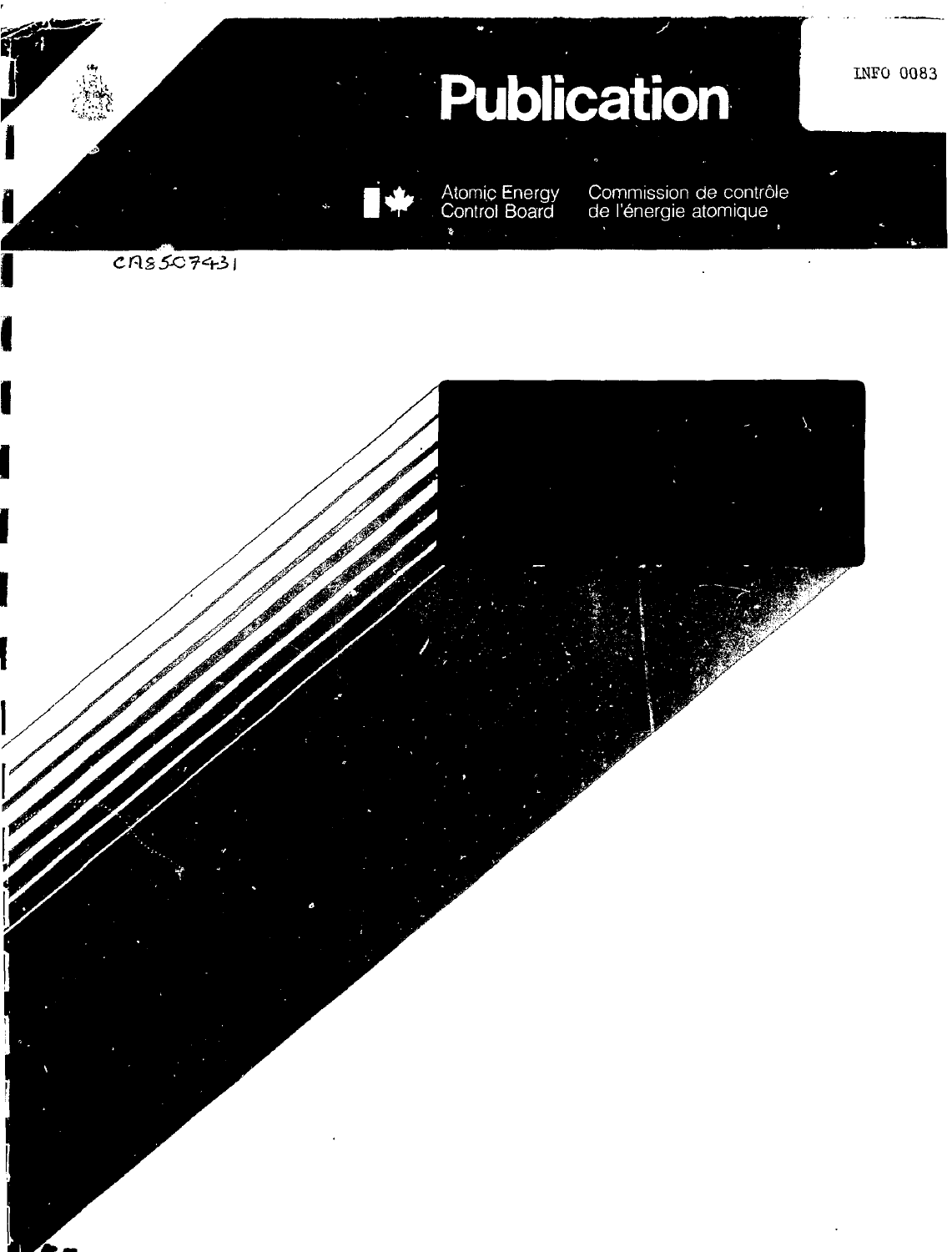|                                        | $\sim$ $\sim$<br>$\epsilon$                                                 |                                                |
|----------------------------------------|-----------------------------------------------------------------------------|------------------------------------------------|
| <b>Atomic Energy<br/>Control Board</b> | Commission de contrôle<br>de l'énergie atomique                             | INFO-0083                                      |
|                                        | P.O. Box 1046 C.P. 1046<br>Ottawa, Canada Ottawa, Canada<br>K1P 559 K1P 559 |                                                |
|                                        |                                                                             |                                                |
|                                        |                                                                             |                                                |
|                                        |                                                                             |                                                |
|                                        |                                                                             | ATOMIC ENERGY CONTROL BOARD:<br>MODUS OPERANDI |
|                                        |                                                                             | by                                             |
|                                        |                                                                             | N.S. Blackman and W.K. Gummer                  |
|                                        |                                                                             |                                                |
|                                        |                                                                             | Atomic Energy Control Board<br>Ottawa, Canada  |
|                                        |                                                                             |                                                |
|                                        |                                                                             |                                                |
|                                        |                                                                             |                                                |
|                                        |                                                                             |                                                |
|                                        |                                                                             |                                                |
|                                        |                                                                             |                                                |
|                                        |                                                                             |                                                |
| <b>PAPER</b>                           |                                                                             | February 1982                                  |

**I**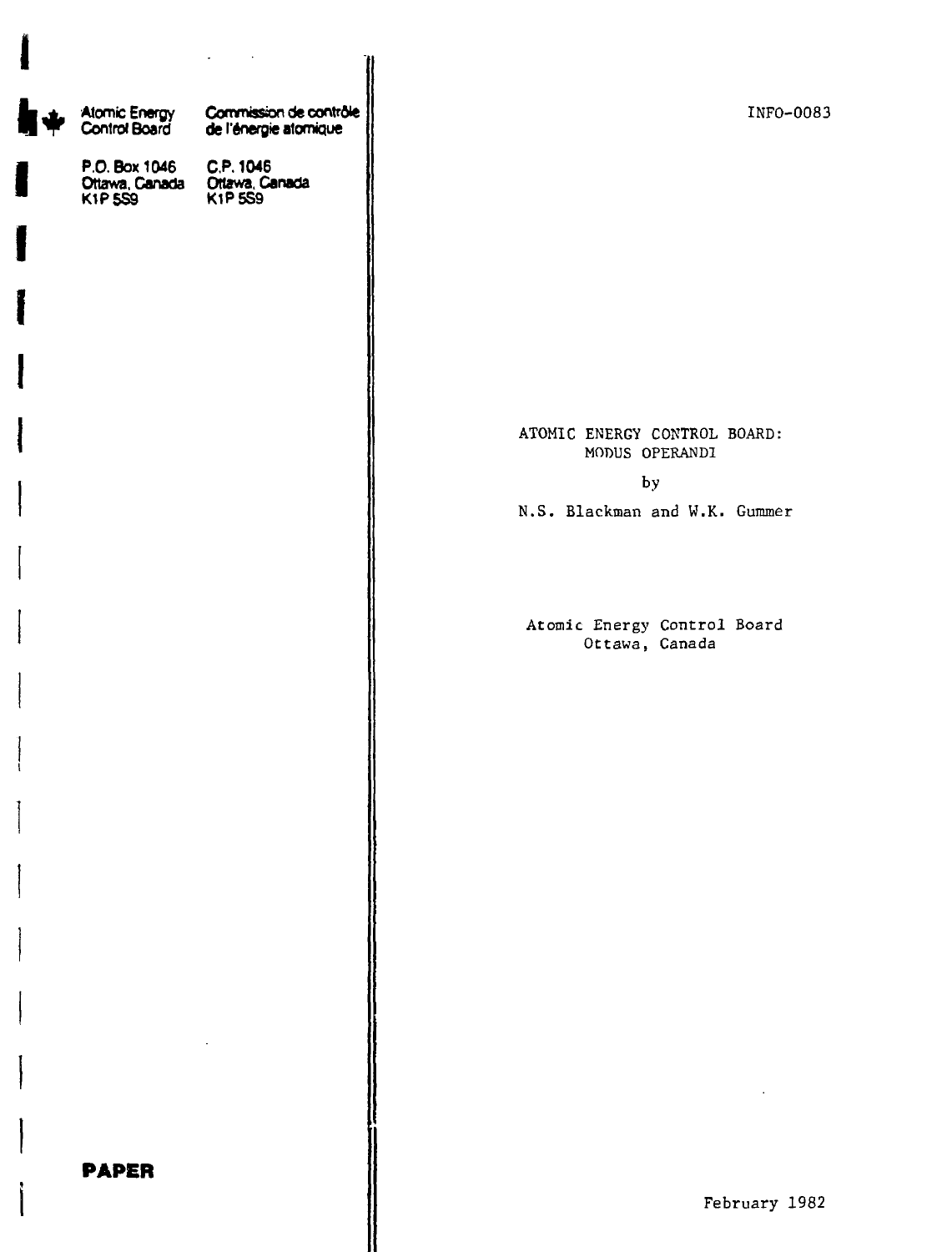### ABSTRACT

Ì

l

This paper has been prepared to provide an overview of the responsibilities and activities of the Atomic Energy Control Board. It is designed to address questions that are often asked concerning the establishment of the Atomic Energy Control Board, its enabling legislation, licensing and compliance activities, federalprovincial relationships, international obligations, and communications with the public.

#### RESUME

Ce document donne un aperçu général des responsabilités et des activités de la Commission de contrôle de l'énergie atomique. Il traite de questions que l'on pose souvent a propos de la creation de la Commission, de sa loi d'habilitation, de ses activites par rapport à la réglementation et à la conformité, de ses rapports avec le gouvernement fédéral et les différents gouvernements provinciaux, de ses obligations internationales, ainsi que de ses rapports avec le public.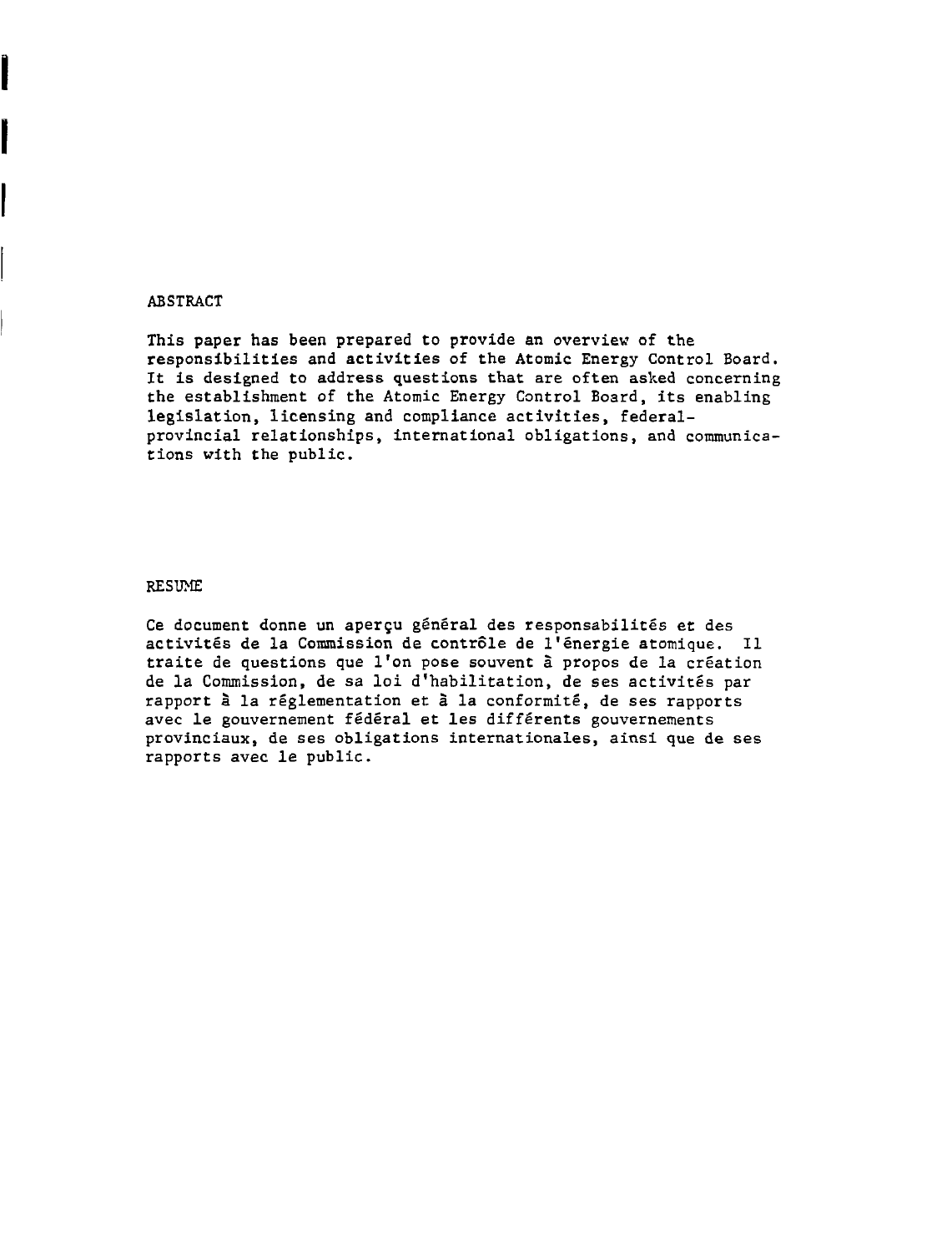Why was the Atomic Energy Control Board first created? With increasing world interest and research into the uses of nuclear energy in the mid 1940's, the Government of Canada, along with other countries, strove to install a means of controlling nuclear technology as quickly as possible. Because of the strategic nature of nuclear material, it was determined that it was in the national interest to establish a federal entity which would have responsibility for regulating nuclear energy. In 1946 the Atomic Energy Control Act (AEC Act) was passed creating a corporate body to be known as the Atomic Energy Control Board (AECB). This body was to be, and has been, responsible for controlling and supervising nuclear energy and implementing international obligations with respect to nuclear energy.

# Why was the entity established a "Board" and not a "department of government"?

Since knowledge in the field of nuclear energy was increasing very rapidly, it was believed that measures for control must not only be wide, but also flexible to meet new situations. A corporate entity would provide the necessary flexibility and independence in carrying out the mandate of the AEC Act. For this reason Parliament delegated directly to the agency certain powers and responsibilities which would normally be vested in the appropriate Minister for a department or ministry form of organization. For example, the AECB has the power to make its own rules of procedure and performance, power to employ staff, and power to make regulations (with Governor in Council approval). Thus the AECB enjoys a degree of independence from government control by virtue of the AEC Act. The AECB reports to Parliament through a designated Minister, currently the Minister of Energy, Mines and Resources, and is a departmental corporation (Schedule B) within the meaning of the Financial Administration Act (R.S. c.116, s.l).

## What does the Atomic Energy Control Act set forth?

The AEC Act was enacted "to make provision for the control and supervision of the development, application and use of atomic energy and to enable Canada to participate effectively in measures of international control of atomic energy" (RSC 1970 c.A-19). To achieve these objectives, a designated Minister is given certain powers with respect to commercial, promotional, and research aspects of nuclear energy, and the Board is empowered to make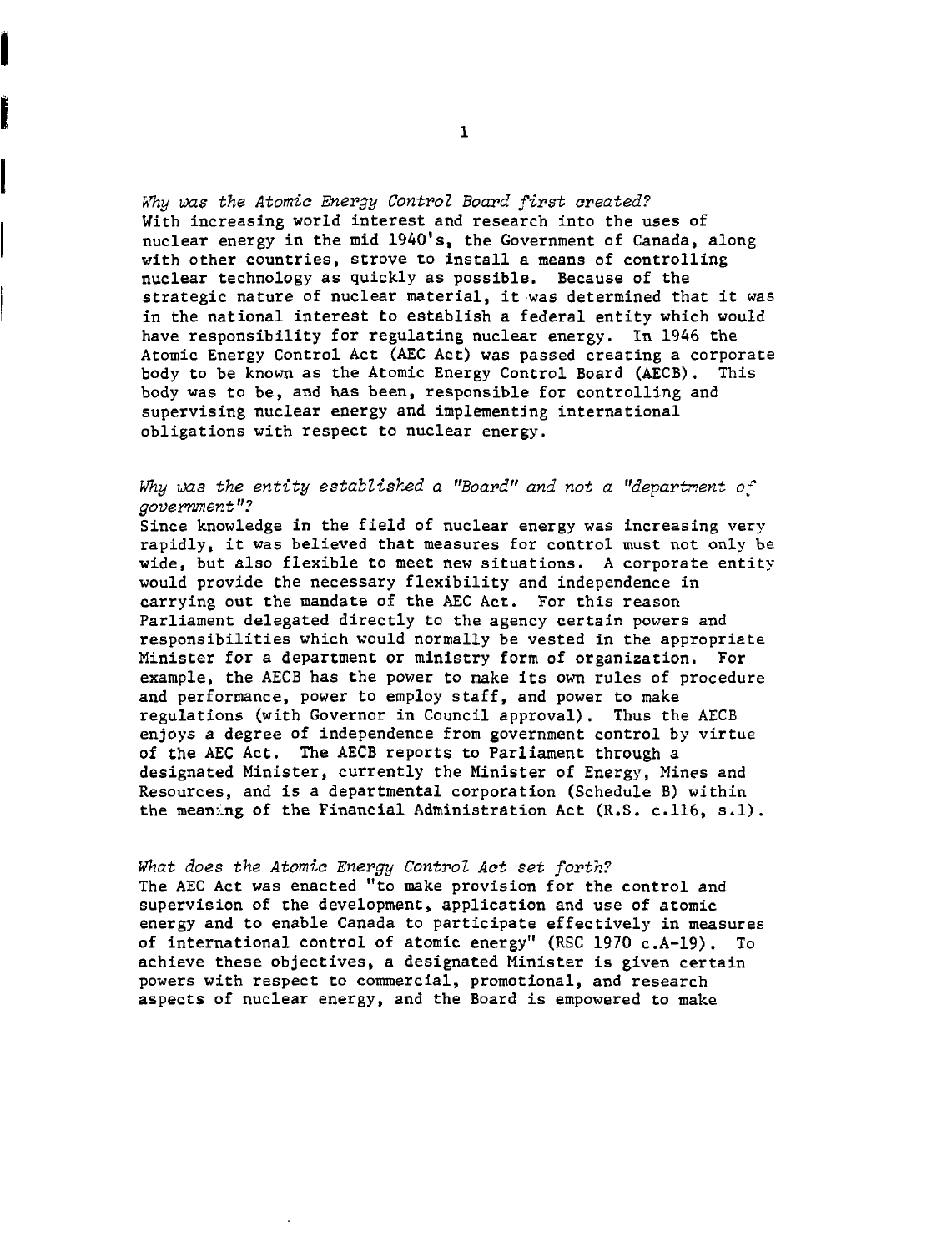regulations (with the approval of the Governor in Council) in a number of fields, including the control of the production, application, and use of nuclear materials and equipment. This has evolved over the years to include the health, safety and security aspects of nuclear energy.

Although the AEC Act authorizes the Board to award grants for nuclear research, responsibility for grants for university research under this program was turned over to the National Research Council in 1976, and the Board now concentrates on contracted, missionoriented research in support of its regulatory activities. (Mission-oriented research is further described on page 9.)

#### What are the responsibilities of the AECB?

Under authority of the AEC Act, as slightly amended in 1954, the AECB is responsible for health, safety, and national and international security aspects of th $e_i$  use, production, and application of prescribed substances`~', equipment and nuclear facilities.

The Nuclear Liability Act (RSC 1970 c.29, 1st supp.) assigns to the Board the responsibility for designating nuclear installations as subject to the Act and for establishing the amount of insurance that must be obtained by operators of nuclear installations to meet the absolute liability imposed by the Act for any injury or damage arising out of a nuclear accident.

### How is the AECB organized?

The five-member Board consists of four members who are appointed by the Governor in Council and the President of the National Research Council as ex officio member, as provided in the AEC Act. One of these members is appointed President and Chief Executive Officer of the Board, and is currently the only full-time member of the Board.

Present membership is as follows: Mr. J.H. Jennekens, President and Chief Executive Officer (appointed December 29, 1978)

Dr. L. Kerwin, ex officio member as President of the National Research Council (from June 1, 1980)

Miss S.O. Fedoruk Director of Physics Saskatchewan Cancer Foundation and Professor of Oncology University of Saskatchewan (first appointed in May 1973)

Uranium, thorium, plutonium, neptunium, deuterium, their respective derivatives and compounds and any other substance that the Board may, by regulation, designate as being capable of releasing nuclear energy or as being requisite for the production, use or application of nuclear energy.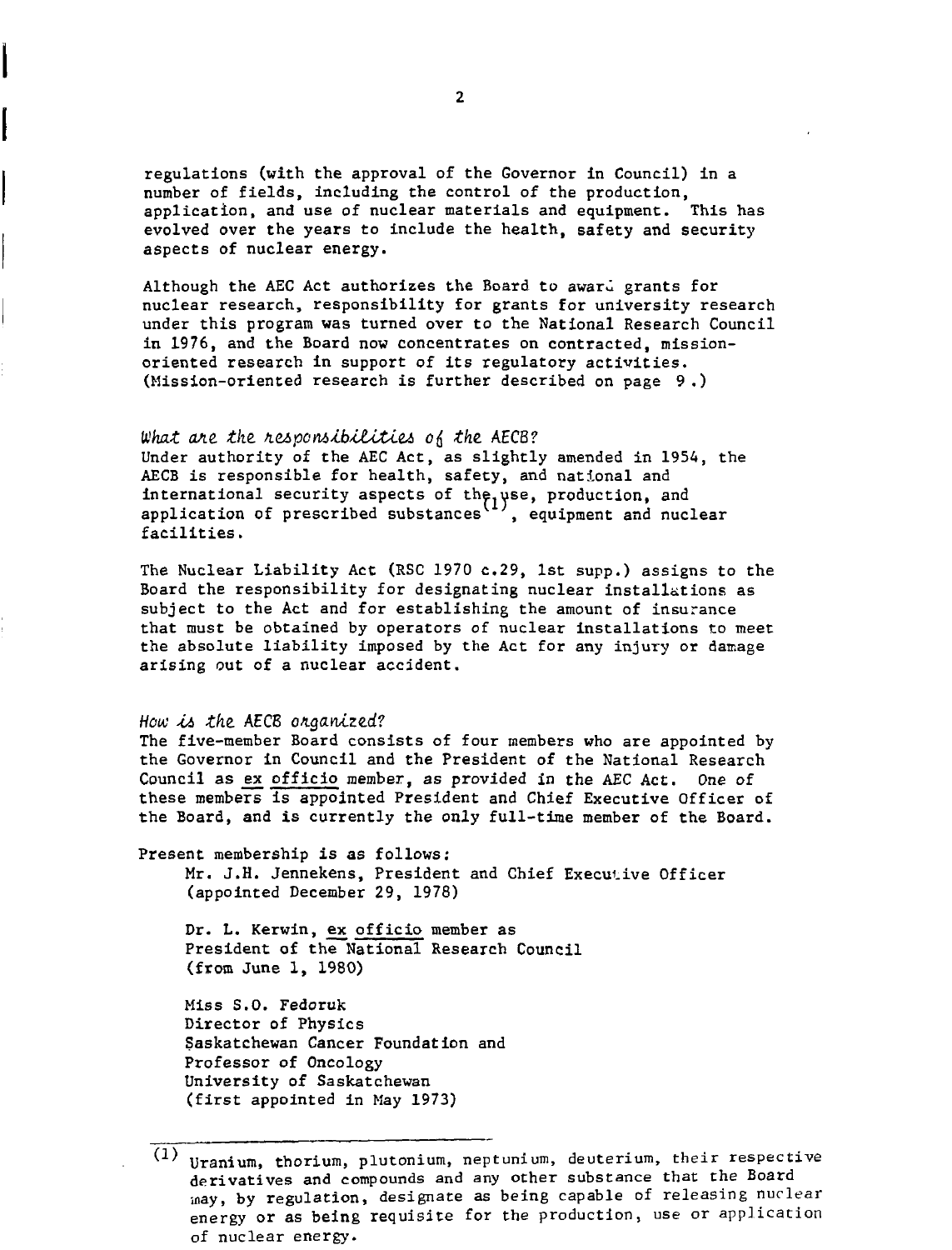Mr. J.L. Olsen President and Chief Executive Officer Phillips Cables Limited (first appointed February 1975)

Professor P. Marmet Professor of Physics Université Laval (first appointed December 1979)

Ï

 $\overline{a}$ 

Í

The day-to-day regulatory operations of the AECB are carried out by a scientific, technical, and administrative staff. The total staff currently comprises 220 persons, of whom over 130 have scientific and technical backgrounds. At present the AECB staff organization consists of the President's Office, the Secretariat, Legal Advisers, Official Languages Adviser, the Directorate of Reactor Regulation, the Directorate of Fuel Cycle and Materials Regulation, the Directorate of Regulatory Research, and the Planning and Administration Branch. An Organization Chart is attached as Appendix A. (The Orientation Centre which appears on this chart is a program separate from the AECB organization per se, and is further discussed on page 4.)

This staff organization is augmented by two internal committees: a Management Committee which provides advice to the President on administrative and operational matters, and has the power to act for the President during his absence or when there is a vacancy in that office; and a Policy Advisory Committee which develops and presents major policy recommendations to the President and the Board.

In addition, the AECB benefits from advice and cooperation from other federal departments and agencies and from provincial governments that assist it in its licensing and compliance inspection activities. The AECB also sponsors certain Advisory Committees composed of persons with relevant expertise from the federal and provincial governments, and the academic and other private sectors, who advise the AECB on matters related to its regulatory activities. At present there are three such Committees: the Advisory Committee on Radiological Protection (ACRP); the Advisory Committee on Nuclear Safety (ACNS); and the Subcommittee on Nuclear Security (formed under the federal government's Security Advisory Committee). Membership in the first two committees is entirely from outside the AECB; while secretariat services are provided by the AECB, the secretaries are not members of either committee. Membership in the security committee consists of representatives from AECB staff, the Department of External Affairs, the ACMP, Atomic Energy of Canada Limited, the Department of National Defence, Emergency Planning Canada, and the Solicitor General's Office.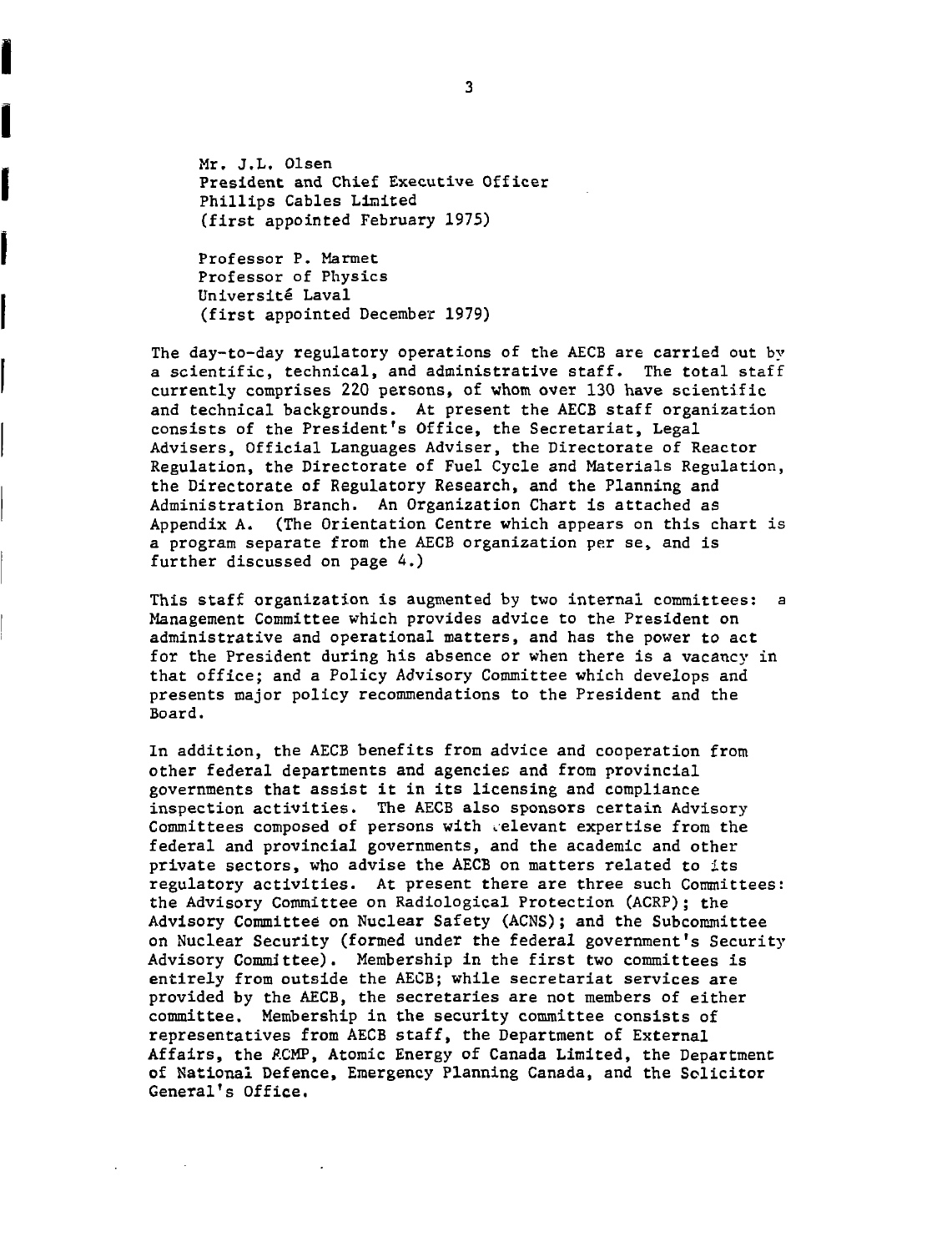What are the functions of the staff organizational units? The Secretariat embraces the staff functions of Secretary to the Board, Office of Public Information and the Library, and the Medical, Science and Special Advisers to the AECB; the Science Adviser also coordinates Advisory Committee secretariats.

The Legal Adviser, seconded from the Department of Justice, and the Official Language Adviser, report directly to the President.

The Directorate of Reactor Regulation is responsible for the safety evaluation, quality assurance, licensing (including operator examination and certification), and inspection of all nuclear power plants, research reactors and accelerators. It is also responsible for some of the detailed technical evaluation of licensing information for all other nuclear facilities and prescribed substances.

The Directorate of Fuel Cycle and Materials Regulation is responsible for the safety evaluation, quality assurance, licensing and inspection of uranium mines, uranium refineries and conversion facilities, nuclear fuel fabrication plants, radioactive waste management facilities, heavy water plants, and users of radioisotopes and prescribed substances. The Directorate is also responsible for provision of laboratory services, for the implementation of domestic and international nuclear material safeguards programs and has been responsible for the implementation of programs within the responsibility of the Federal-Provincial Task Force on Radioactivity.

The Directorate of Regulatory Research is responsible for the management of mission-oriented research programs designed to provide information for use in the regulatory functions, and for the production of regulatory documents. It is also responsible for the assessment of radiation hazards and protection programs for licensed activities, and for the development of related standards and guidelines.

The Planning and Administration Branch is responsible for such centralized administrative functions as office services, registry, personnel and finance, and planning and coordination.

The Planning and Coordination Division coordinates matters of an internal, interdepartmental, intergovernmental, and international nature, from both an administrative and a technical viewpoint, in order to ensure uniformity of policy and approach, and to avoid duplication by the various divisions of the AECB.

Although not part of the AECB organization per se, an Orientation Centre has been set up as a separate program, independently financed, related to the safety of CANDU nuclear power plants outside Canada, to train and/or advise personnel from foreign regulatory agencies.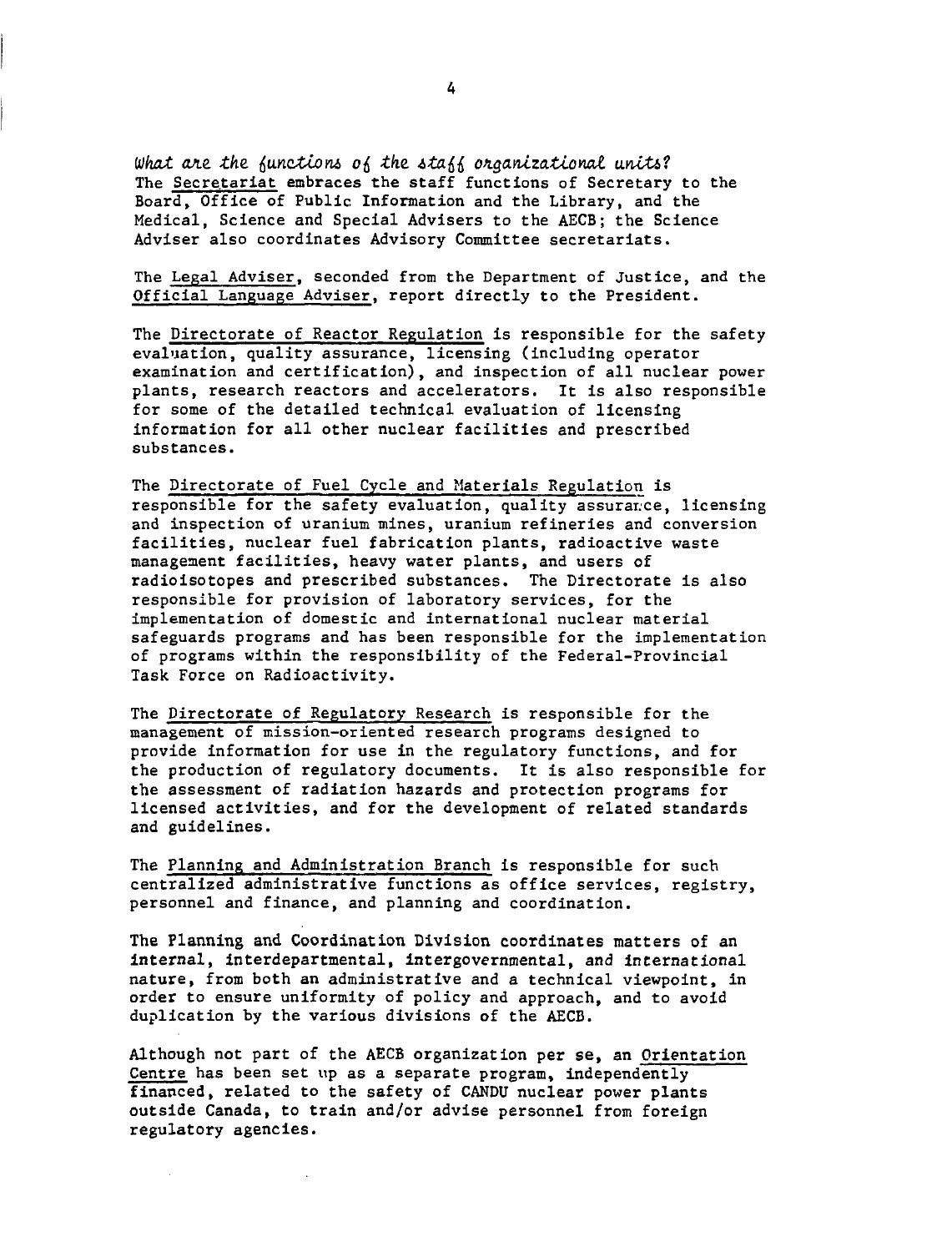How does the AECB "administer" the AEC Act and Regulations? By means of a comprehensive licensing system, the AECB controls all dealings-in prescribed substances and equipment within the nuclear industry for the purpose of assuring that such substances and equipment are utilized with proper consideration of health and safety and of national and international security. The AECB's licensing system is administered with the cooperation of other federal and provincial government departments and agencies in the areas of health, safety,environment, transportation, labour aspects, and others.

## What is implied by "Licensing System"?

AEC Regulations require that a licence from the AECB must be obtained by any person or organization wishing to mine, refine, process, or use prescribed substances, to export such substances or equipment, or to operate a facility for the production of deuterium oxide (heavy water), or nuclear energy. Before issuing a licence, the AECB requires from the person or organization sufficient information to show that required health and safety standards will be met and maintained, and that any wastes will be managed in a satisfactory manner.

In order to exercise its regulatory role, the AECB establishes standards that must be met; assesses potential licensees; capabilities to meet these standards and to assure their maintenance; and, once a licence is issued, carries out compliance inspections to ensure that its requirements are continuously met.

## How does the Board assess a licensee's capabilities for issuance of a nuclear facility licence?

In reviewing an application to site, construct, or operate a nuclear facility the AECB requires a proponent to demonstrate that the facility can be built and operated without undue hazard to the health and safety of individuals or significant impact on the environment. Review of information submitted in support of an application for a licence involves experts from the AECB staff and usually from other government departments. This review continues throughout the design and construction of a facility.

When the five-member Board, on advice from its staff, is satisfied that the proposed facility complies with regulatory requirements, the appropriate authorization or licence is issued.

The expression "the nuclear fuel cycle" is often used when discussing atomic energy. What does it encompass? The nuclear fuel cycle is the sequence of operations from the mining of uranium-bearing ore through to fission in power reactors that produce electricity. It also includes the management of the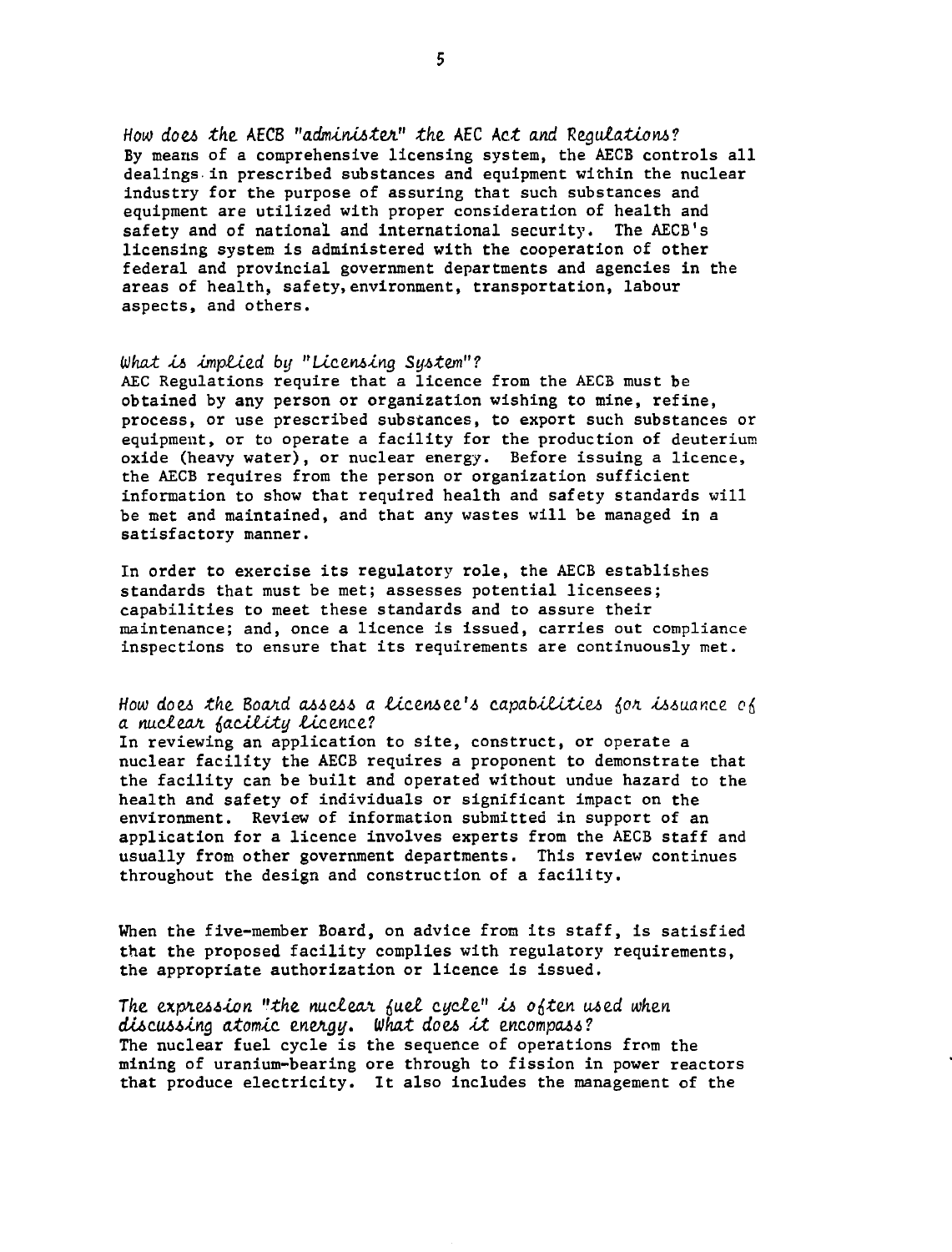radioactive waste that is produced at each stage of the cycle. The stages of this cycle, for Canadian purposes, are:

- 1. Mining of uranium-bearing ore;<br>2. Milling of the ore to produce
- 2. Milling of the ore to produce uranium concentrate;<br>3. Refining of the concentrate to produce uranium dio
- Refining of the concentrate to produce uranium dioxide (UO.) for domestic reactors, and uranium hexafluoride (UF $_{6}^{2}$ ) for export;
- 4. Fabřication of UO<sub>2</sub> into pellets and production of fuel bundles;
- 5. Production of heavy water (ordinary water enriched in the natural isotope deuterium oxide) necessary as a neutron moderator and coolant in the CANDU power reactor;
- 6. Operation of power reactors;
- 7. Management of wastes produced at all stages of the fuel cycle.

Does the AECB issue licences for all cf these stages? The AECB licenses all nuclear facilities that are associated with the nuclear fuel cycle, and in addition, research reactors and particle accelerators, which are also identified as nuclear facilities.

What are the licensing activities of the Board for each stage of the nuclear fuel cycle? As the licensing process for all nuclear facilities follows the same general pattern, it is probably best to discuss the phases of licensing which are common.

The process of licensing uranium mines and mills, refining and conversion facilities, fuel fabrication facilities, heavy water plants, nuclear power reactors and radioactive waste management facilities, can be considered to take place in three phases, the end-point of each being marked in turn by the AECB issuance of a) site acceptance, b) construction approval, and c) an operating licence. Although the end-point of each phase is clearly delineated, the activities that lead up to these points overlap. Thus, activities which are relevant to an application for an operating licence can commence before either the construction approval or site acceptance is issued.

### Is exploration activity licensed by the AECB?

While exploration for uranium and thorium is regulated by the province, the AEC Regulations require that a federal permit be obtained when the ore grade exceeds 0.05% and it is intended to remove more than ten kilograms of uranium or thorium in any one calendar year. If only surface removal is to be carried out, an Ore Removal Permit is required. Where extensive stripping, work shafts, and drifting into an ore body are to occur, an Underground Exploration Permit is required.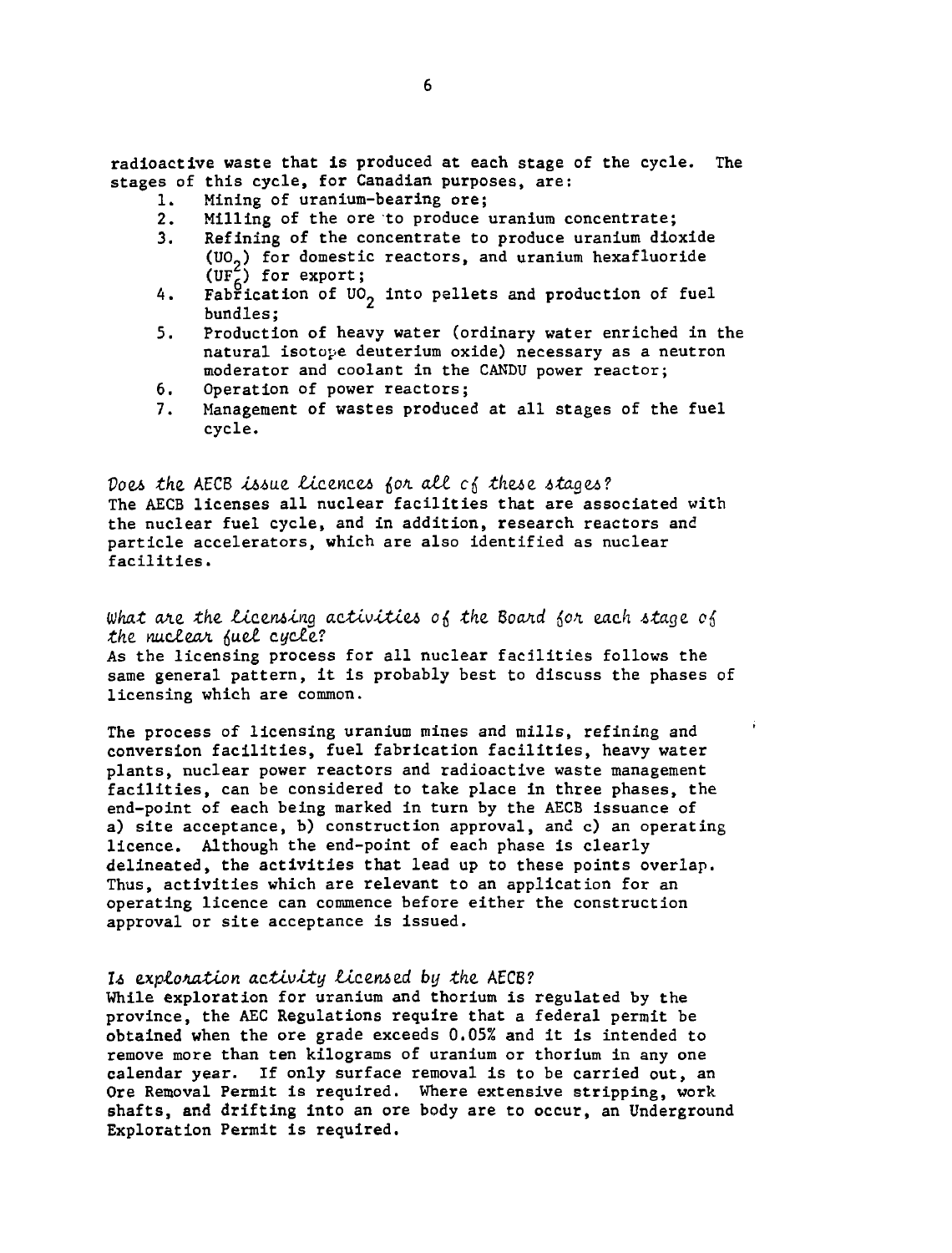What other licences are issued by the AECB? Subject to minor exceptions, any person wishing to own, use or sell a prescribed substance must obtain a licence that is issued if the AECB is satisfied that the substance will be used and disposed of safely. Two types of licences are issued: prescribed substance licences covering uranium, thorium and heavy water; and radioisotope licences covering certain radioisotopes for use in medicine, for diagnostic and treatment purposes, and in industry for radiographic inspection, process control, static elimination, oil well logging, etc. A common use is in consumer products such as smoke detectors and watches. These are generally exempted from licensing because of the minute quantities involved, however each model must be approved by the AECB prior to distribution.

As with nuclear facilities, when the AECB issues a prescribed substance licence or radioisotope licence, it specifies the conditions that must be met by the user and it carries out an inspection program to check compliance by the licensee.

# How does the AECB ensure national and international security of prescribed substances and equipment?

The control of prescribed substances and equipment to assure that Canada's national policies and international commitments relating to the non-proliferation of nuclear explosives are met is effected by licence conditions and by controlling the import and export of substances and equipment. This is done in cooperation with other federal government departments and agencies, according to safeguards policies enunciated by the Canadian government in December, 197A, and December, 1976. International safeguards provisions of the Treaty on the Non-Proliferation of Nuclear Weapons are administered under a safeguards agreement with the International Atomic Energy Agency which provides for the inspection of the Canadian nuclear program by that Agency. It is claimed that Canada has the most stringent safeguards requirements in the world.

# What controls are applied to the transportation of radioactive materials?

The transportation of radioactive material is subject to regulation by the applicable modal authorities - the Canadian Transport Commission (shipment by rail), the Air and Marine Administrations of Transport Canada (shipments by air and sea respectively), and the National Harbours Board and the St. Lawrence Seaway Commission (shipments through ports and the Seaway). In the absence of any specific provisions governing shipment by road, the CTC (Rail) Regulations have been made applicable and are administered directly by the AECB for road transport.

Pursuant to the AEC Act, the AECB regulates the shippers of radioactive material, and hence the type of container in which the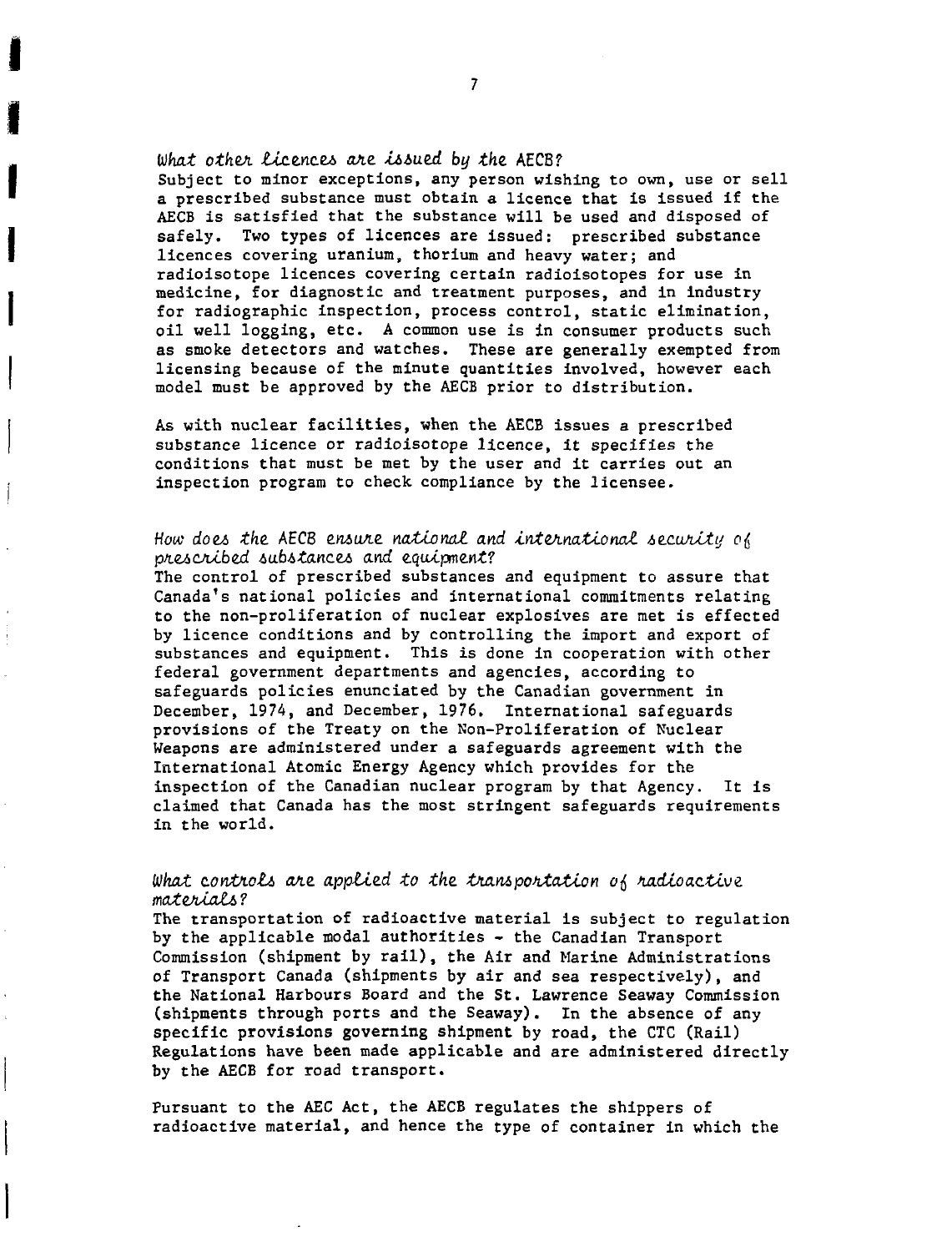material is transported. For small quantities of radioactive material the design of the container need only meet certain performance standards specified in the Regulations. For larger quantities a certificate authorizing the use of a specific package (or container) is issued once it has been shown to meet the standards established by the AECB. Transport Canada regulates the carriers under the Transportation of Dangerous Goods Act.

A Memorandum of Understanding is in place to govern the various interfaces of the AECB and Transport Canada concerning the transportation of radioactive materials.

## What are the AECB "compliance activities" referred to as part of the licensing process?

An important activity of the AECB is to ensure that once a licence has been issued to a person to operate a nuclear facility, or to use or possess a prescribed substance, that person complies with the conditions of the licence and with the requirements of the Regulations. This is accomplished in five ways:

- (a) AECB staff members are located at nuclear power reactor sites as well as in the Elliot Lake mining area. Their full-time role is to carry out inspections and maintain constant surveillance over the licensed facilities.
- (b) AECB staff, based at Head Office, visit licensees across Canada to carry out inspections. In addition to full-time inspectors attached to the Compliance Services and Laboratories Division of the AECB, staff from other divisions involved in regulatory activities also carry out inspections.
- (c) There are two AECB regional offices one in Mississauga, Ontario, the other in Calgary, Alberta - with a staff of inspectors who carry out inspections in Southern Ontario and Western Canada.
- (d) With the growth of the nuclear industry, there has been a corresponding increase in inspection responsibilities. As the AECB does not have the manpower necessary to carry out inspection activities for all nuclear facilities and prescribed substances, it augments its inspection capabilities by the appointment, with approval of senior provincial ministry officers, of members of provincial departments to act as inspectors for the Board under Section 12 of the AEC Regulations.
- (e) It is also a requirement of licensees that they make periodic reports to the AECB and report any abnormal occurrences.

To support the compliance and radioactivity clean-up programs, the AECB maintains a laboratory in Ottawa which has the capability of carrying out radiochemical analyses of samples taken during inspections as well as other analyses which might not be readily obtainable elsewhere at short notice.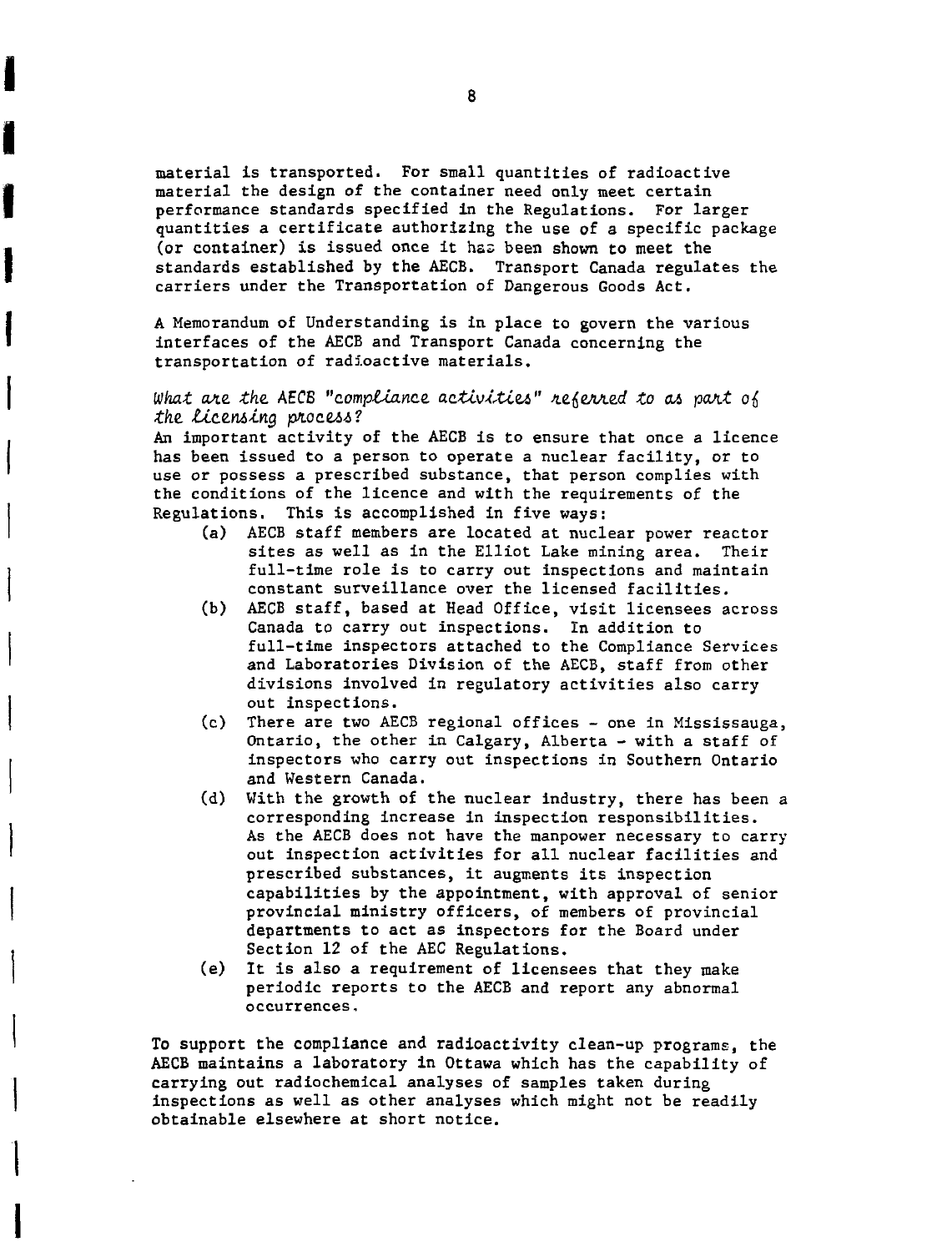The AECB also sponsors a twice-a-year training course for uranium mine inspectors (including personnel from uranium mining companies and labour unions, as well as federal and provincial agencies). Currently these programs are offered at the Canadian Institute for Radiation Safety, Elliot Lake, Ontario.

### How does the AECB assure protection of the environment from nadioactive contaminants?

The AEC Regulations permit the Board to control, by licence conditions, "the maximum quantity and concentration of radioactive or other hazardous material that may be discharged into the air and water as a result of the use of prescribed substances." While the Regulations and associated licence conditions for effluent releases have, in practice, been based on radiation doses to humans, they do afford a measure of protection to the receiving environment from radioactive and non-radioactive contaminants. As well, in establishing licence conditions for nuclear facilities, the AECB incorporates licensee documents which address environmental protection measures, including environmental monitoring, and may make reference to the legislation and regulations of other jurisdictions which are not inconsistent with the requirements of the AECB.

What is meant by "mission-oriented research"? "Mission-oriented research" is the term used by the AECB to describe the research and development programs that it has identified as being required to assist in its regulatory and safeguards functions.

The program is structured to cover the impact of all aspects of the nuclear fuel cycle and materials on man (Health Effects), the pathways to man (Environmental Processes), and sources of concern to man (Risk and Safety Evaluation). In addition, it covers projects associated with safeguarding nuclear facilities and materials (Special Safeguards).

What does the expression "joint regulatory process" mean? The term "joint regulatory process" describes the working arrangements the AECB has established with other federal and provincial regulatory departments and agencies that have mandates in occupational health and safety and environmental protection. The objective of these working arrangements is to satisfy concerns that federal and provincial requirements are met in the licensing of nuclear facilities, and to avoid any possibility of duplication. The AECB carries the lead role in this joint process.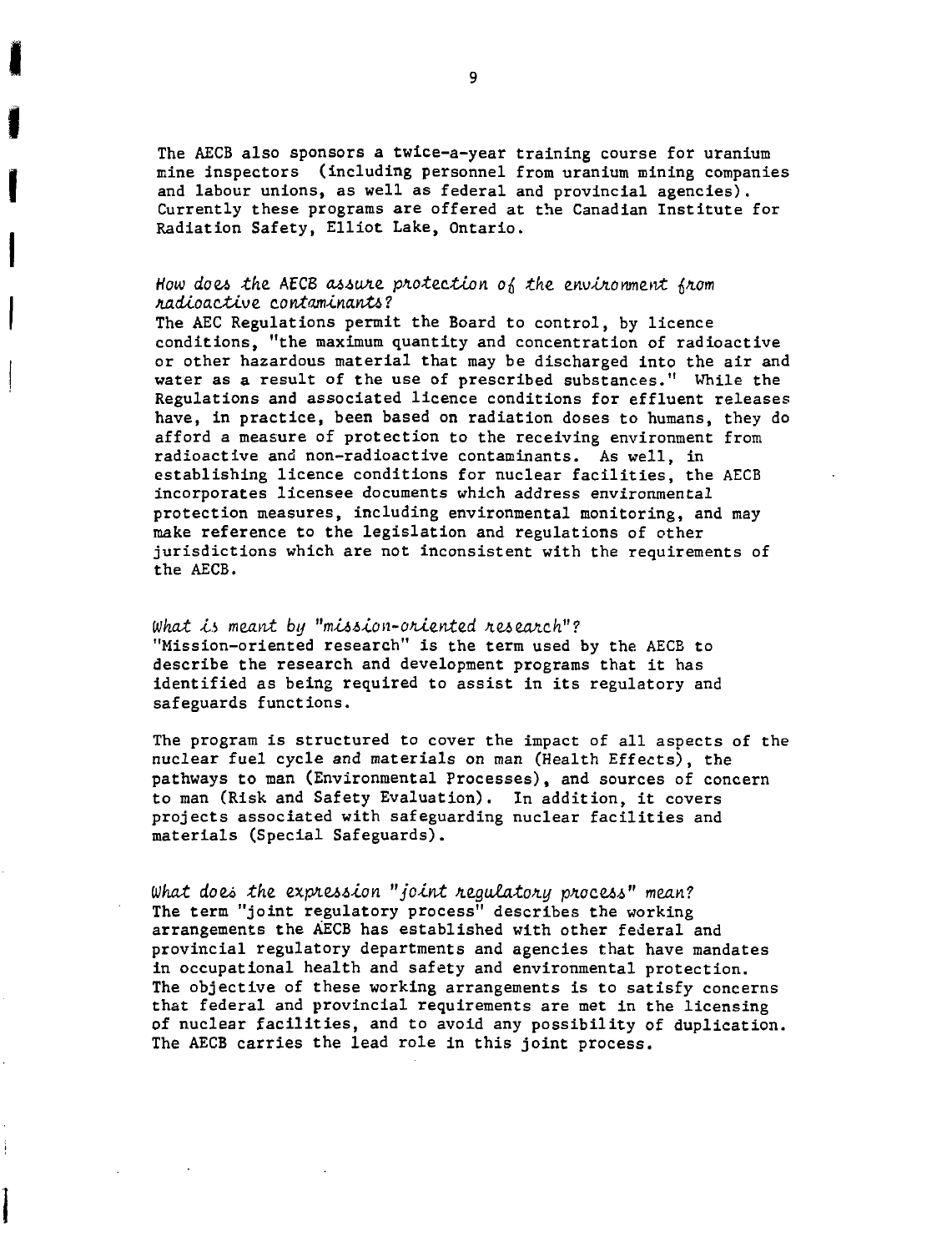What federal and provincial departments and agencies are involved in the licensing process and what are their functions?

### Federal Interfaces

The following federal departments and agencies are involved in the AECB licensing process. Their respective interfaces with the AECB are summarized.

- (a) Department of Energy, Mines and Resources (EMR)
	- The Department chairs a committee which reviews contracts for the export of uranium;
	- It coordinates much of the research on uranium tailings which is relevant to AECB licensing decisions;
	- The Department advises the Minister on many policies which have implications for the licensing process;
	- The Department is the major source of advice to the AECB on geological and earth physics matters, and metallurgical matters concerning nuclear energy;
	- A Memorandum of Understanding between the AECB and EMR has been established to govern the interface of these two organizations.
- (b) Department of National Health and Welfare (NHW)
	- The Department acts as the AECB's principal, but not exclusive, adviser on health aspects of radiological exposure and safety;
	- The Department provides dosimetry services and laboratory assistance to the AECB, as well as to many AECB licensees;
	- It provides advice on the capabilities of physicians in the licensing of radioisotopes for medical applications;
	- The AECB and NHW have developed a Memorandum of Understanding to govern the interface.
- (c) Department of Environment
	- The Department provides assistance and advice to the AECB in matters related to the environmental aspects of nuclear energy;
	- The Department seeks to establish Canadian standards and criteria for toxic substances, including radioactive materials, in the natural environment;
	- AECB and the Department cooperate in appropriate research studies;
	- A Memorandum of Understanding has been established to govern the interface of these two organizations.
- (d) Department of Labour
	- The AECB has issued regulations which deal with radiological health and safety;
	- In the absence of AECB regulations for the purpose, the Canada Labour Code applies to all nuclear facilities for conventional occupational health and safety aspects;
	- At present, the Department's responsibilities are  $\overline{\phantom{a}}$ directly implemented in uranium mines and mills, Nova Scotia heavy water plants, and some Ontario fuel plants;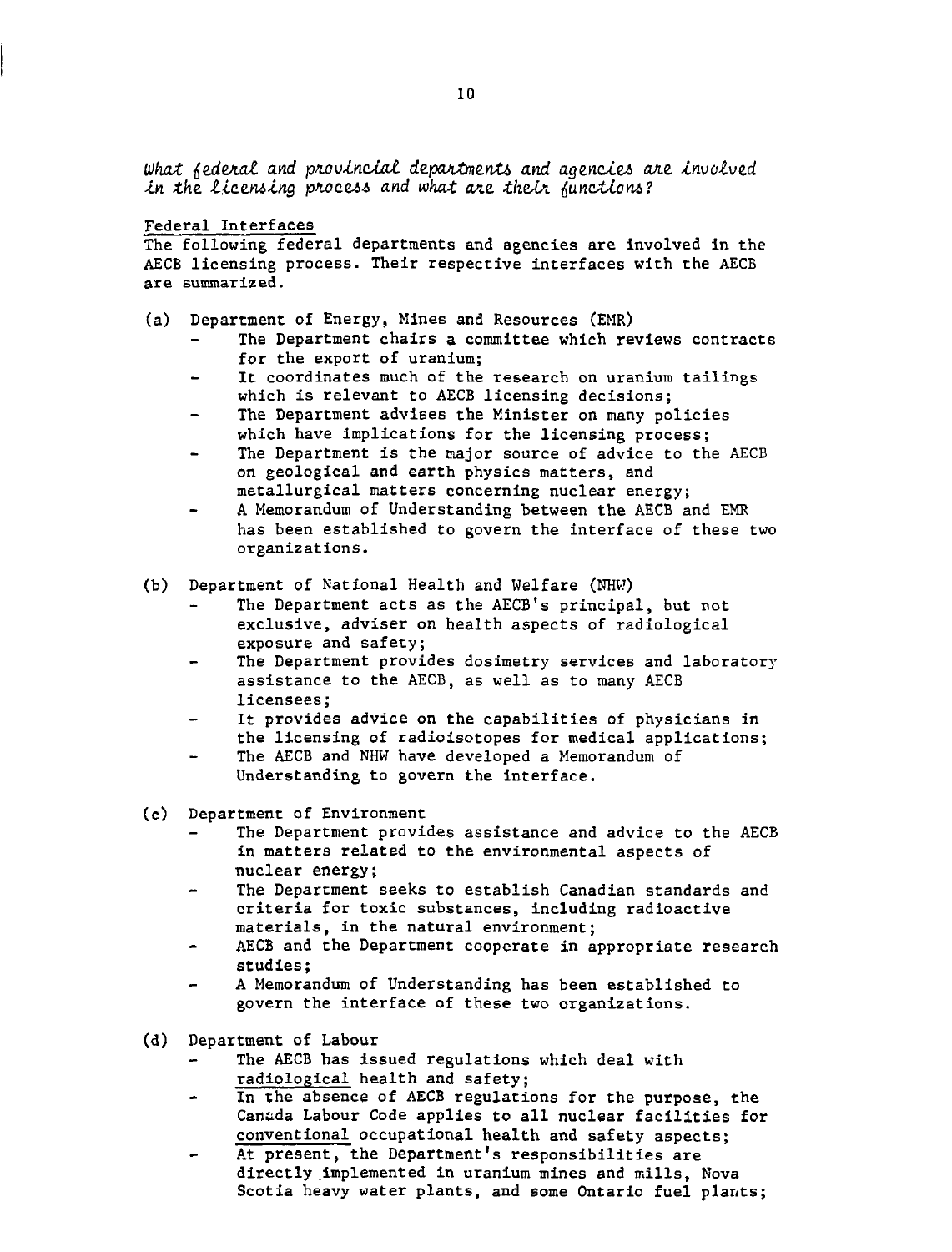in other cases the Department has made administrative arrangements with the Province of Ontario;

- As a result of these arrangements, the interface between AECB and the Department of Labour involves frequent consultation and cooperative action.
- (e) Ministry of Transport
	- The Ministry of Transport is responsible for the carrier aspects of the transport of radioactive materials, while the AECB is responsible for the shipper aspects, including packaging. Thus, the Ministry of Transport and the AECB share responsibilities for transport, and cooperate in this field;
	- As mentioned earlier, a Memorandum of Understanding has been signed to govern the interface of the two organizations.
- (f) Department of Industry, Trade and Commerce (ITC)
	- Two federal acts, the AEC Act, administered by the AECB, and the Export and Import Permits Act, administered by ITC\*, give the federal government power to control exports of nuclear materials, equipment and information. Accordingly, the AECB and ITC have established a joint export permit system for these items;
	- The AECB provides advice to ITC on nuclear matters and the Department provides advice to AECB on general export policies.

\*(Recent official reallocation of responsibilities will result in the Export and Import Permits Act being administered by the Department of External Affairs).

- (g) Department of External Affairs (EA)
	- The Department provides interdepartmental/interagency coordination in dealing with international agencies concerned with science, technology and nuclear material safeguards.
- (h) National Research Council (NRC) The NRC is a source of scientific information for the AECB.
- (i) Department of Indian and Northern Affairs (DINA)
	- The Department administers aspects of mineral and land developments north of latitude 60° (i.e. in the Yukon and Northwest Territories); thus, there is an interface with the AECB in activities associated with exploration for uranium or thorium, or mining operations in these areas.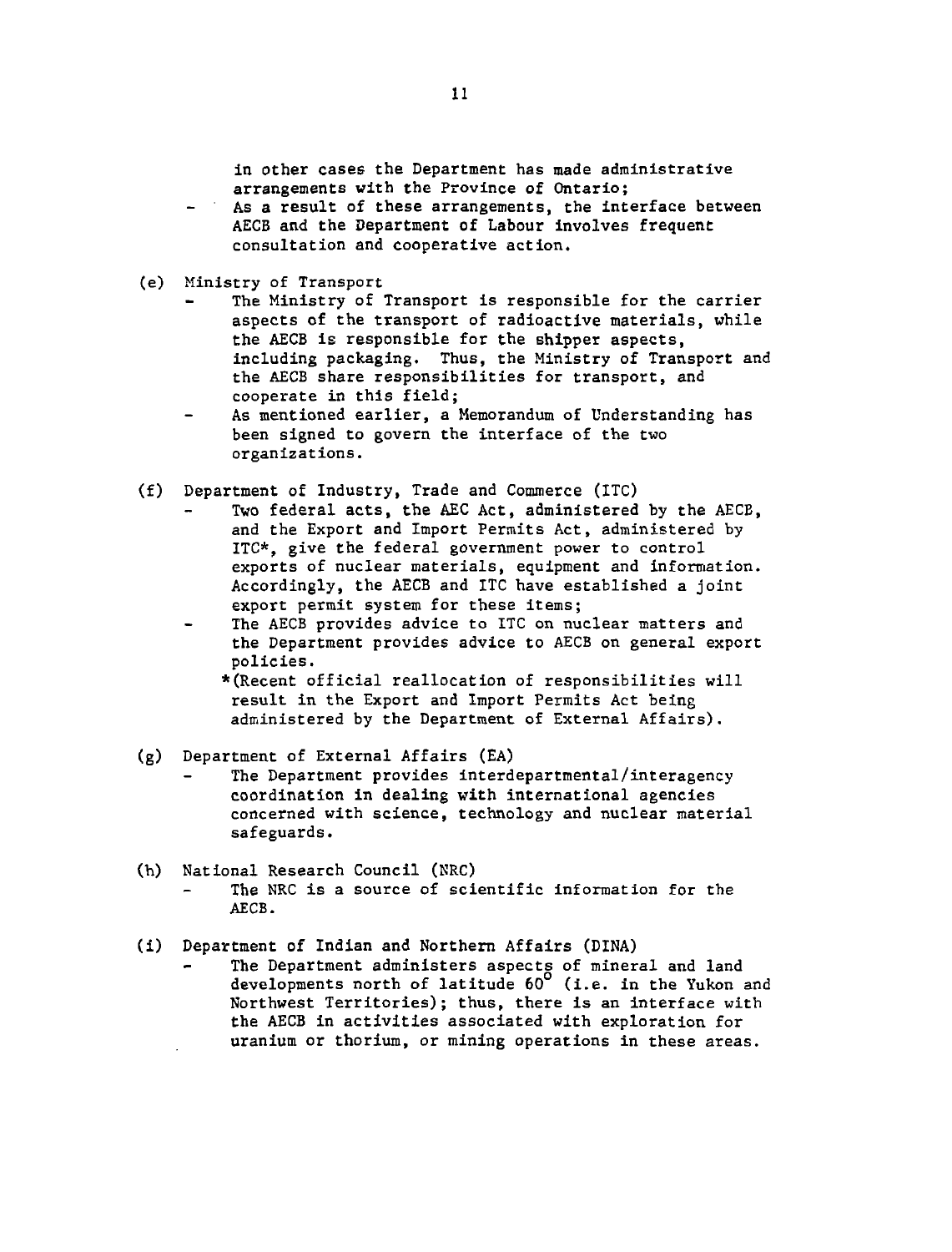The AECB also interfaces with other federal departments and agencies in the following areas:

- cooperation in research and development on storage and disposal of wastes;
	- (Atomic Energy of Canada Limited)
- advice and resource requirements in emergencies (e.g. in connection with Cosmos 954, the nuclear-powered Russian satellite of 1978); (Atomic Energy of Canada Limited, Department of National Defence)
- clean-up of radioactive-contaminated areas in the town of Port Hope, Ontario;
	- (Eldorado Nuclear Limited)
- emergency planning for radiological accidents; (interdepartmental planning led by Emergency Planning Canada)
- interfaces with provincial governments; interdepartmental arrangements; and advice on policy aspects; (Federal/Provincial Relations Office; Privy Council Office)
- review of inventions in the field of nuclear energy, which may be subject to the Atomic Energy Control Regulations;
	- (Consumer and Corporate Affairs)
- directives and guidelines of the central agencies.

# Provincial Interface

At the provincial level, while no two provinces have exactly the same involvement in the nuclear fuel cycle, all provinces have some measure of responsibility over uranium development (and other parts of the nuclear fuel cycle, if present) through such aspects as:

- land use
- socio-economic impact
- environment
- infrastructure (roads, services, town sites, etc.)
- health
- off-site contingency plans

Some provinces have regulations specifically governing radiological occupational health and safety and environmental questions.

The provincial agencies primarily involved in the "joint regulatory process" are the Departments/Ministries of Labour, Environment and Natural Resources, or equivalent. The AECB consults with these agencies, as necessary, when establishing licence conditions, and may include stipulations requiring compliance with provincial requirements as long as they are compatible with the federal regulations under which the licences are issued.

A number of provincial officers are also appointed as AECB inspectors on agreement with their provincial ministries or departments. Provincial inspectors so nominated are supplied with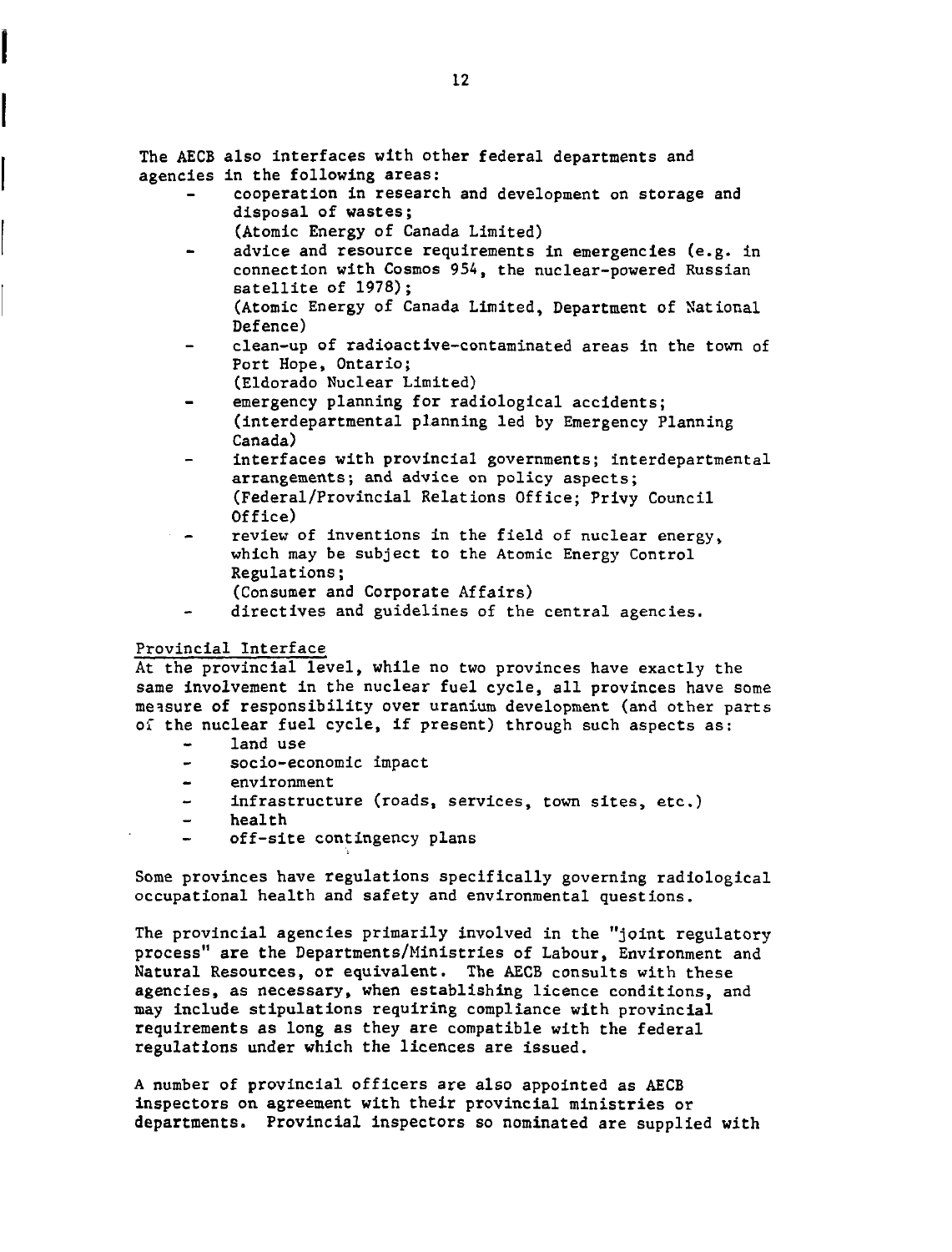AECB Inspector cards which provide access to nuclear facilities and the premises of prescribed substance users. They inspect according to the AEC Regulations and report to the AECB as well as to their home office. Currently there are approximately 75 provincial officers carrying AECB cards; more than half are in Ontario and Saskatchewan and are concerned with uranium mining and milling and the wastes generated by these processes. A significant provincial effort is also expended on inspection activities associated with pressure-retaining components used in the nuclear industry.

# What is the relationship between the AECB and Atomic Energy of Canada Limitod?

Atomic Energy of Canada Limited (AECL) and the AECB are often confused by the public and the media primarily because of the similarity in name. However, AECL is an entirely separate commercial Crown Corporation established, pursuant to section 10 of the AEC Act, under the Crown Corporations Act (as is Eldorado Nuclear Limited). AECL is involved in such varying activities as nuclear research and development, engineering design of nuclear power plants, operation of heavy water plants, marketing of CANDU reactors, and radioisotopes. Although AECL as a Crown Corporation is not legally subject to the AEC Act, AECL submits to the regulatory process as though it were.

What is the Federal-Provincial Task Force on Radioactivity? In 1976 a Federal-Provincial Task Force was set up as an organization to expedite the clean-up of the radioactive contamination in Port Hope, Ontario. It subsequently expanded its activities to other locations in Canada. Ten federal departments and six departments from three provinces have been represented on the Task Force chaired by the AECB President. While it was expected that the clean-up program would be completed in early 1982, the court injunction granted in late 1981 by the Federal Court of Appeal on the disposal of the radioactive contaminated soil in Scarborough, Ontario, resulted in a freeze on federal funding of Task Force operations, and future action is still under discussion at the time of writing.

## What international obligations are there and how does the AECB participate?

AECB staff participate regularly in activities of international organizations in which many other countries are involved. The subjects of concern include safeguards, security, health and safety, standards and codes.

### Safeguards:

In support of Canadian bilateral nuclear cooperation activities and in the administration of related bilateral agreements, the AECB is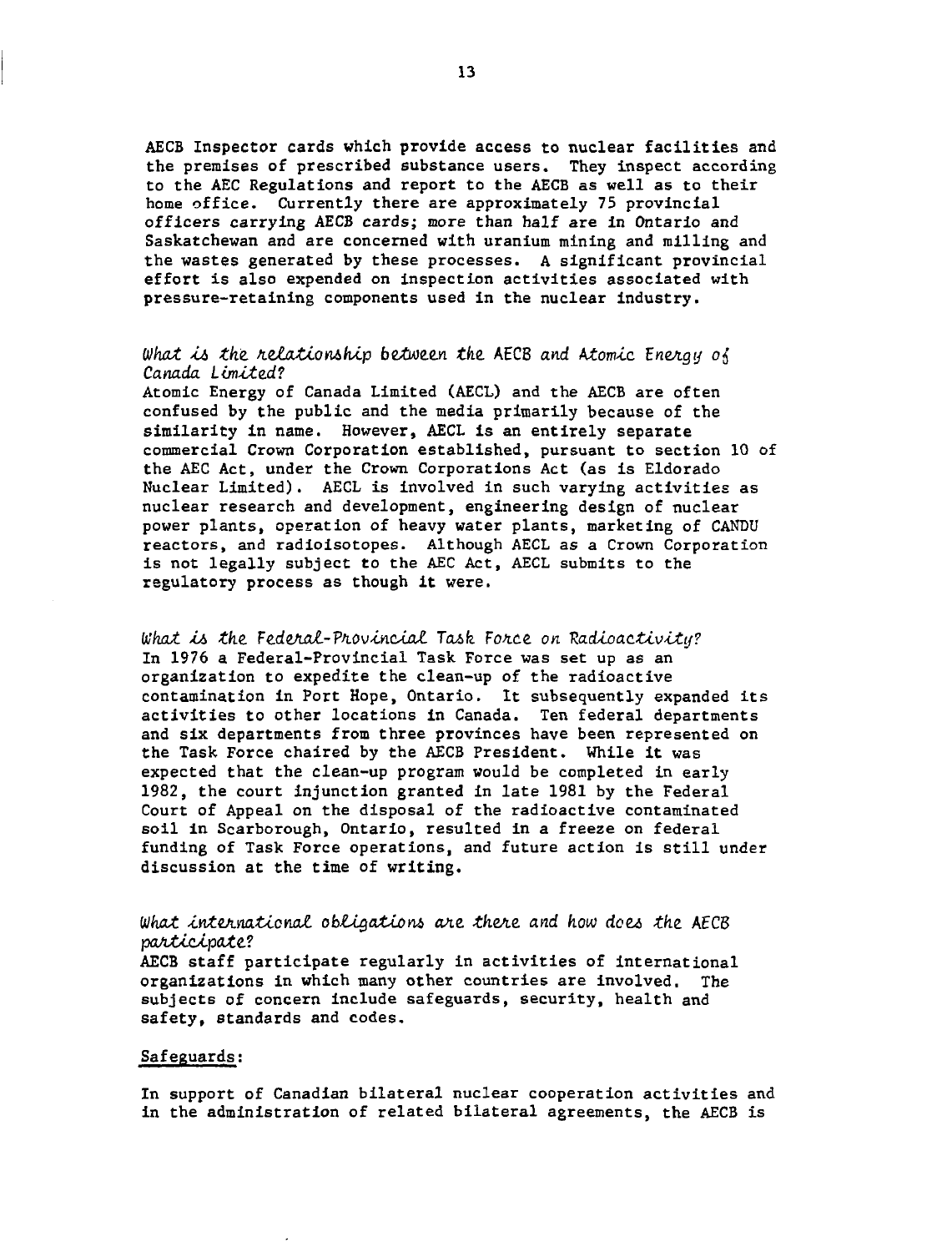regularly included on Canadian government delegations negotiating these agreements.

Canada is a party to the Treaty on the Non-Proliferation of Nuclear Weapons (NPT) and submits its entire nuclear fuel cycle to inspection and reporting administered by the International Atomic Energy Agency (IAEA). The IAEA has established a safeguards field office in Toronto, Ontario, and AECB staff work closely with Agency staff to implement safeguards applied pursuant to the Non-Proliferation Treaty at nuclear establishments in Canada.

#### Standards and Codes:

Many of the standards and practices specified by the AECB are based on the recommendations of the International Commission on Radiological Protection (ICRP) which is composed of experts in this field. The AECB, through staff participation in international activities related to the application of the ICRP recommendations, interprets and applies the recommendations.

The AECB is also closely involved in activities of the IAEA and of the Nuclear Energy Agency of the Organization for Economic Cooperation and Development (OECD). These involvements include work on safety codes, guides and standards for nuclear facilities, and basic safety standards for radiation protection, including radiation protection in mining and milling of uranium ores, nuclear installations, and waste management facilities.

## Other:

The AECB maintains contacts with nuclear regulatory agencies in several other countries on matters of common concern, and exchanges safety-related information on a formal basis. Because of the existence of power reactors close to the border in both countries, authorities of Canada and the U.S.A. consider the needs for mutual or shared emergency planning.

Canada takes a leading role in the Working Group on Nuclear Power Supplies in Space under the Scientific and Technical Sub-Committee of the United Nations' Committee on the Peaceful Uses of Outer Space. Board staff act in an advisory capacity to the Canadian representatives.

## Whatever happened to the proposed Nuclear Control and Administration Act?

This bill was drafted in an effort to update the AEC Act, to clarify the relationships that had developed with federal and provincial departments and agencies during the 30-year interim, and to provide for more open regulation. In spite of general agreement with these aims, the bill never progressed beyond first reading in Parliament (November, 1977) and died on the Order Paper in the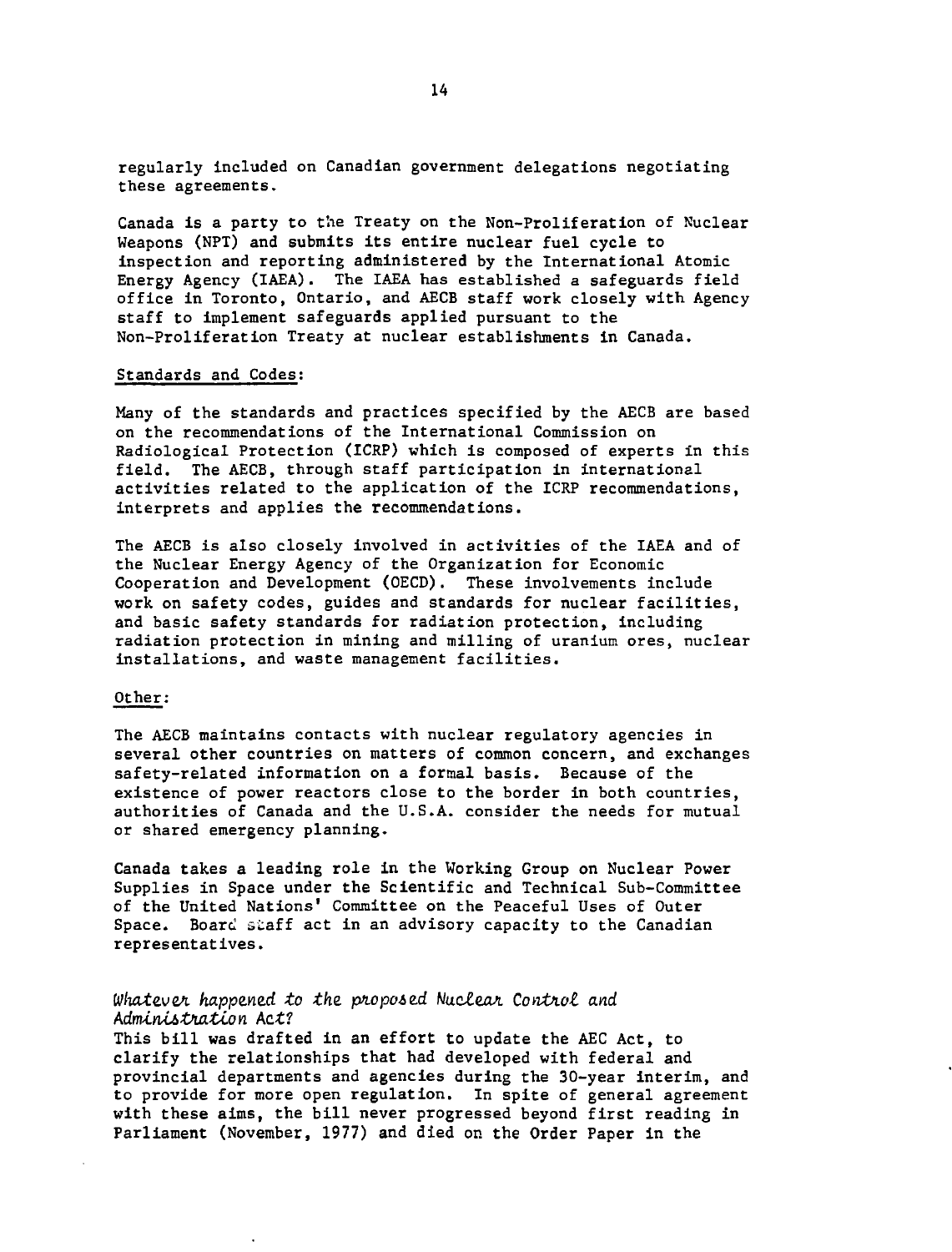spring of 1978. In the meantime, the AECB continues to operate under the AEC Act.

# What access does the general public have to AECB licensing information? Recognizing the desires of the public for information relating to

its regulatory activities, the AECB formulated a policy on public access to licensing information which became effective May 1, 1980.

Subject to a limited number of exemptions, all information supplied to the AECB in support of licence applications, final staff recommendations to the Board, and all documents incorporated into or forming part of a licence are made available to the public.

The AECB reports to the public through the news media at all steps of the licensing process for nuclear facilities, whenever significant hazards exist or may develop, and at any time that significant occurrences result in corrective measures being taken or ordered.

A public documents room has been provided at AECB Head Office in Ottawa where documents relating to licensing information may be viewed by the public.

## What other methods are employed by the AECB for communication with the public?

AECB's communication with the public may also occur by means of:

- documented representations to and, in certain cases, appearances by interested parties before regular meetings of the five-member Board;
- presentations by the President and AECB staff before public meetings, Royal Commissions, and government committees to explain Board policies, criteria, and activities;
- a Consultative Document System whereby drafts of all proposed documents of a regulatory nature, including revisions to Regulations, are made available for public comment. As the Office of Public Information maintains open mailing lists, copies of such documents are automatically sent to interested parties, soliciting comments;
- similarly, news releases and information bulletins are mailed on a routine basis to interested parties, describing licensing actions and other regulatory information of interest to the public;
- oral and written announcements on matters of public interest;
- a Publications Catalogue is also available free, upon request.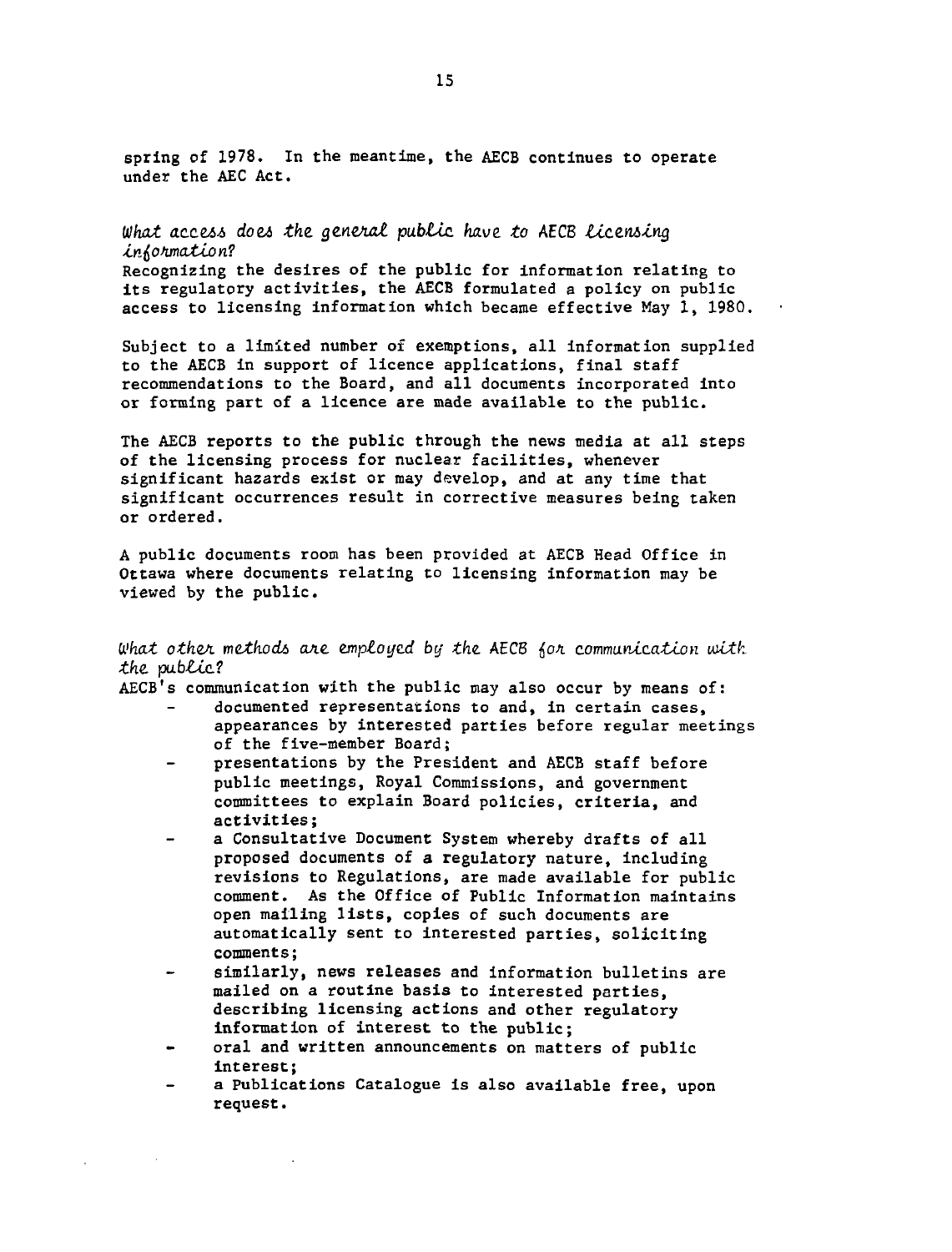FOR FURTHER INFORMATION: Further information on any of the AECB's regulatory activities may be obtained by contacting the Office of Public Information at (613) 995-5894, or by writing to:

> Office of Public Information Atomic Energy Control Board P.O. Box 1046 Ottawa, Ontario KIP 5S9

The AECB Public Documents Room is located in the Martel Building, 270 Albert Street, Ottawa, Ontario.

 $\mathbb{Z}$ 

 $\sim$   $\alpha$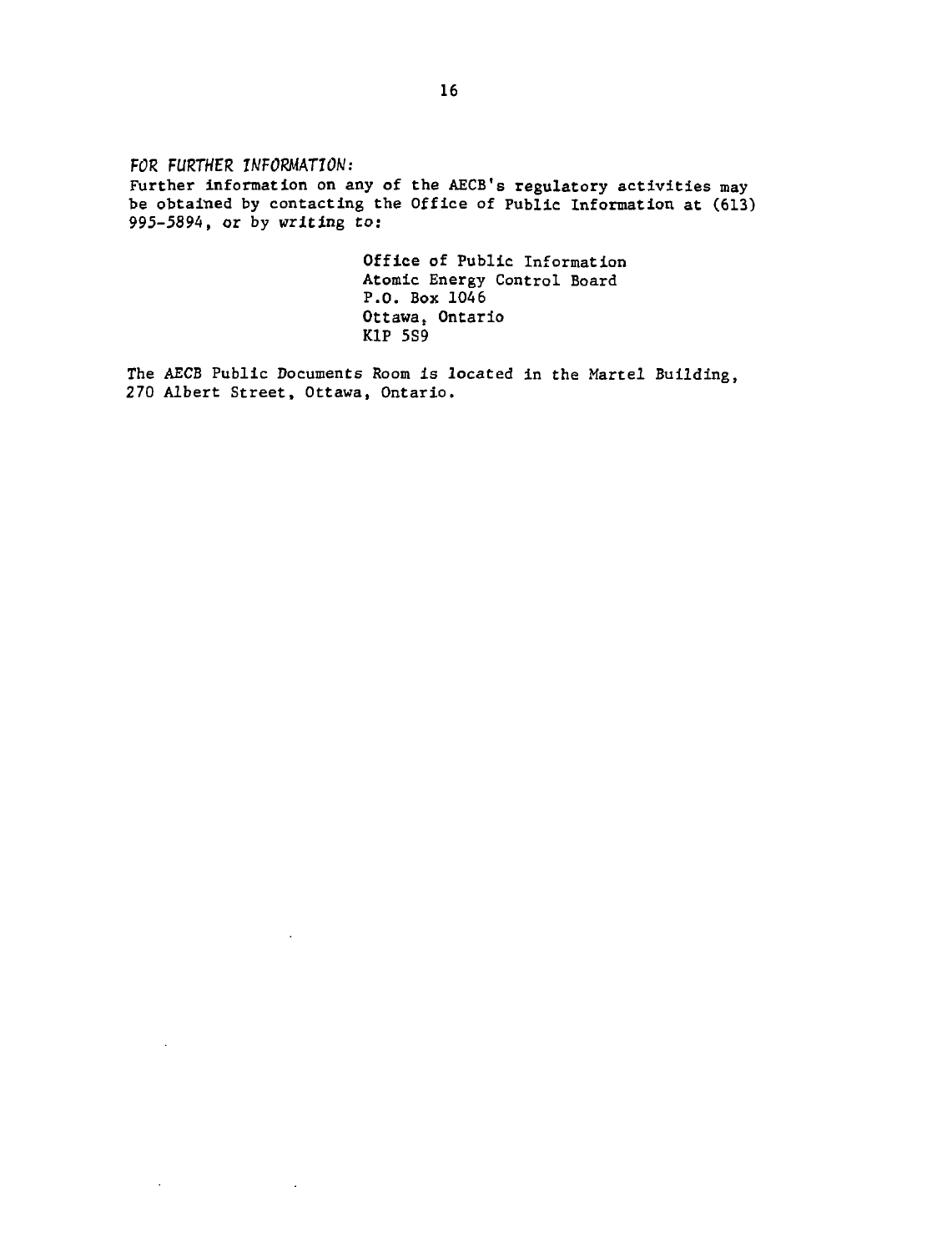### REFERENCES

Atomic Energy Control Act Atomic Energy Control Regulations Annual Report 1980-81 Nuclear Liability Act The Licensing Process for Nuclear Power Reactors (AECB-1139/REV 1, November 21, 1979) Public Information Policy (News Release 80-2, January 31, 19G0) Packaging Requirements and Procedures for the Transportation of Radioactive Materials (INFO-007, April 24, 1980)

Public Consultation Policy (News Release 81-1, January 8, 1981)